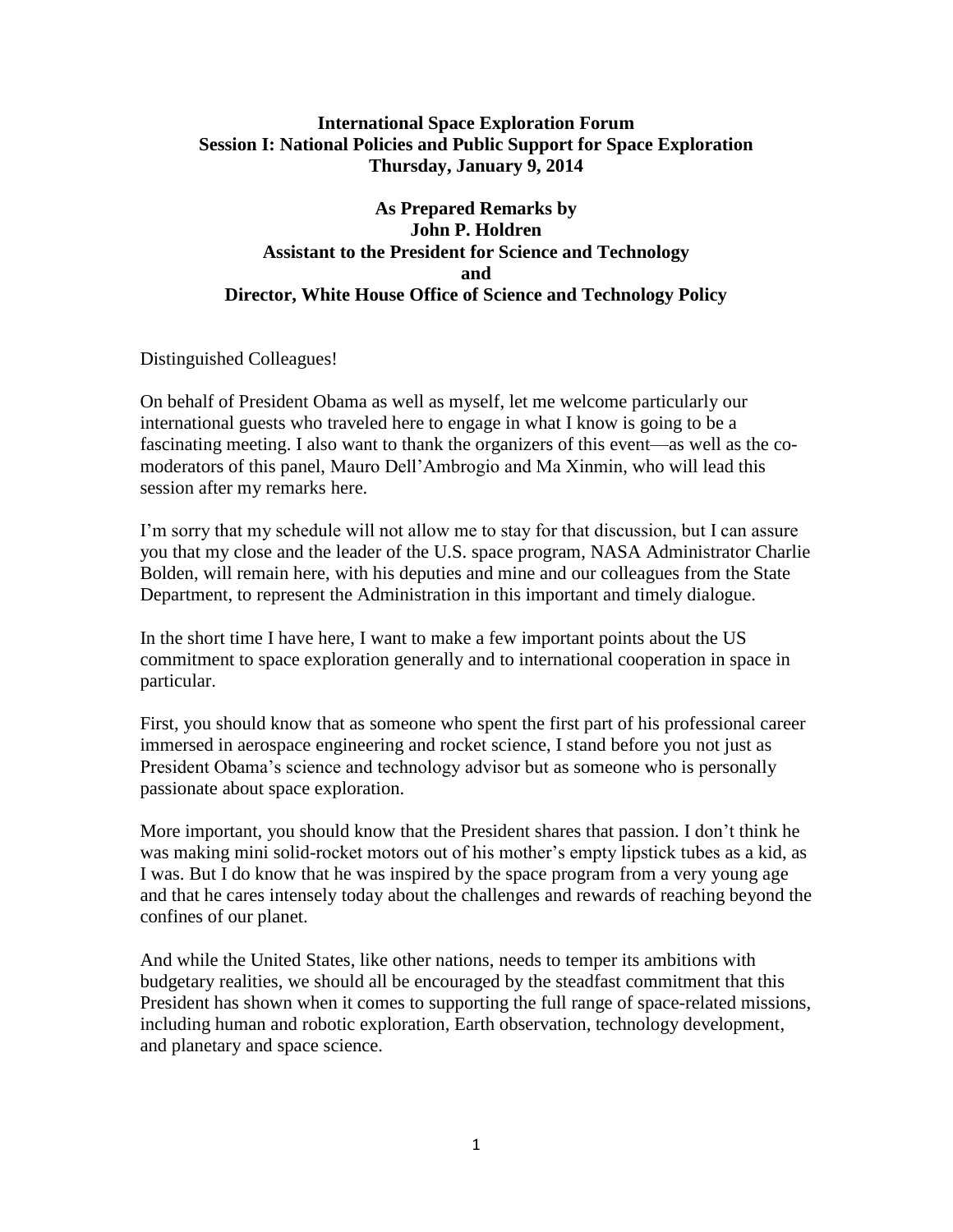These various missions were not progressing in a balanced way during the last Administration. So one of the first things the President did when he came into office was to start a process to put NASA on a more balanced and sustainable course.

Together we made tough choices, canceling some over-budget projects in 2010 and replacing them with a bold but affordable program that included extension of the International Space Station—the pinnacle of international cooperation in space to date until at least 2020.

In addition:

- we have been nurturing a new and promising commercial transport enterprise to deliver cargo and soon US crews to low-Earth-orbit;
- we have been investing in a heavy-lift launch vehicle and increasing our investments in transformative technologies critical to human missions to deep-space;
- we have been refocusing our Earth-observation capabilities including on the ISS —to understand and appropriately respond to climate change and other environmental challenges;
- we have been maintaining our commitment to vigorous programs of planetary science and astrophysics based on robotic missions and space telescopes;
- and, most recently, we began work on an exciting and technologically groundbreaking mission to send U.S. astronauts to an asteroid, as a stepping stone toward sending astronauts to Mars in the 2030s.

Now I want to spend a few minutes elaborating on that 2010 decision to extend the life of the International Space Station—that most remarkable living laboratory above the Earth, which has been inhabited continuously for more than 13 years now.

The Station is proving to be an amazingly flexible laboratory and invaluable technology testbed for a range of potential solutions to the challenges of human space exploration.

Indeed, NASA estimates that Station-based research will be necessary to mitigate 21 of the 32 most significant human health risks identified as barriers to long-duration exploration missions. For example, fluid and air revitalization systems can require microgravity testing to reveal defects that may not be noticeable when tested in Earthbound labs.

And helping us prepare for long-duration space travel is just the tip of the orbital iceberg when it comes to advances that the ISS promises to accelerate. To name just a few, research conducted on the Station has already generated:

 promising leads toward the development of new vaccines for Salmonella and antibiotic-resistant bacteria;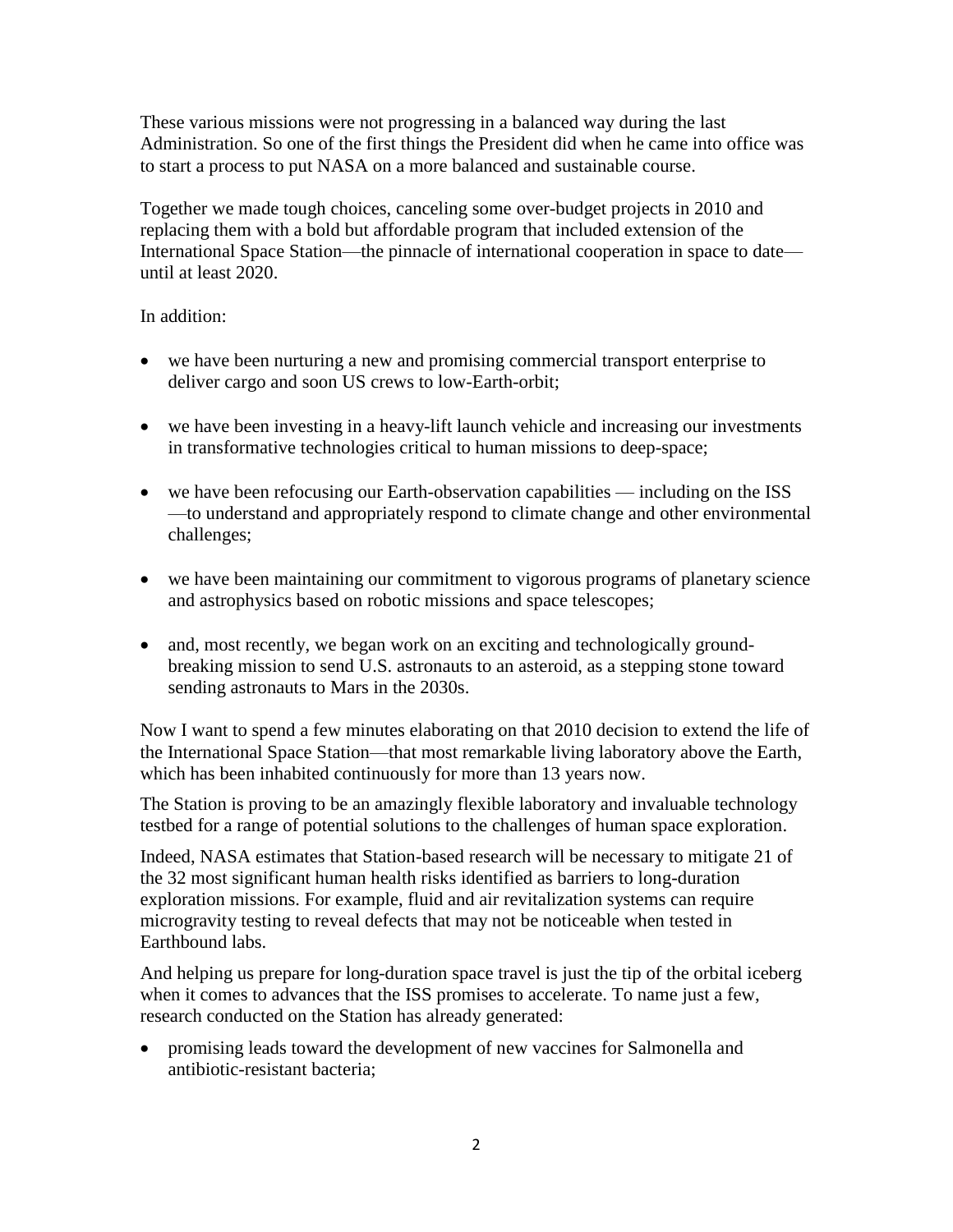- new techniques for microencapsulation of cancer drugs, which can improve the targeting of tumor cells while sparing healthy tissues;
- novel robotic surgical techniques that may allow the successful removal of tumors previously thought to be inoperable;
- and a water treatment capability that is already helping to deliver potable water to economically struggling countries ravaged by natural disasters.

In light of all these and many other scientific advances, and of course the great cultural and inspirational value of the international partnership that has supported this most ambitious and inherently optimistic of international enterprises, I am pleased indeed to note that we announced yesterday the Obama Administration's commitment to yet another extension of the space station – this time to at least the year 2024.This decision follows a rigorous review of the safety aspects and expected benefits of extended operations.

Our intention in making this announcement so far in advance is to give our partners the time to weigh fully and carefully the case for extension, which we hope will lead to all of them joining us to ensure the continuation of this unprecedented international effort further into the  $21<sup>st</sup>$  century.

I believe that outcome would instill in the scientific community the confidence that this singular platform will be available for the innovative, long-term research that the community has wanted to conduct but has been hesitant to reach for. And I have high expectations discoveries that we will make—*that we will make together*—on this unique, Earth-orbiting platform, and the economic growth and other contributions to human wellbeing that it will foster.

Finally, let me remind you of what I think is an equally exciting and enormously promising exploratory mission that this Administration is working to accomplish: that of sending astronauts beyond the moon—further than humans have ever gone—to visit and study an asteroid.

The mission is to identify and capture a suitable asteroid, redirect it to a stable orbit beyond the moon, and then conduct one or more visits to that location—an unprecedented technological achievement that would integrate the best of NASA's science, technology, and human-exploration capabilities and draw upon the innovative prowess of some of our brightest scientists and engineers.

This mission will significantly raise the bar of what humans can do in space and will provide a practice platform for numerous technologies and activities that will have practical applications here on Earth and will also be critical to the success of our plans for sending astronauts to Mars.

It will use current and developing capabilities to detect both large asteroids that pose a hazard to Earth and smaller asteroids that would be appropriate candidates for capture and redirection.